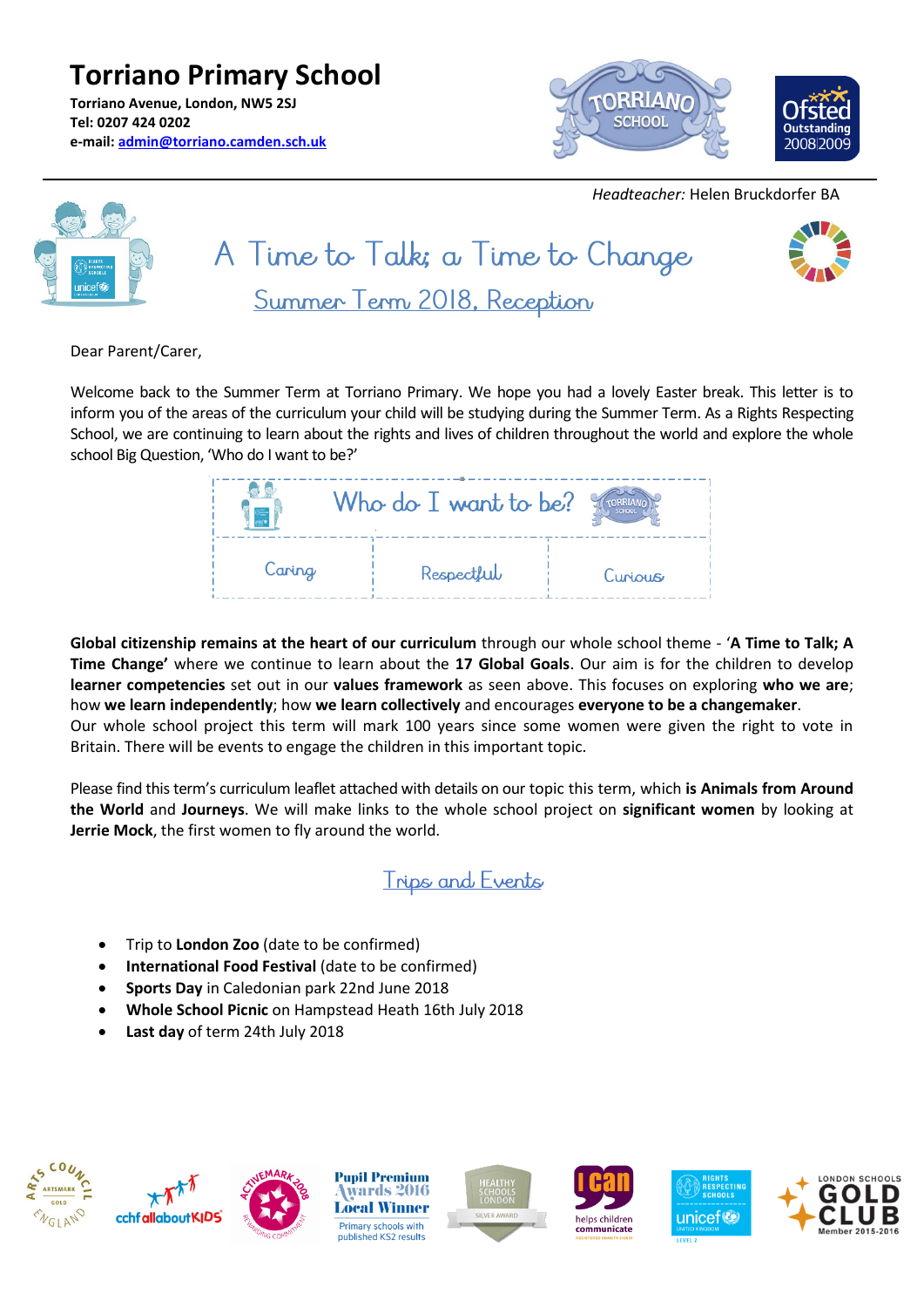

We will continue to use the **online Learning Journal**- **Tapestry**. It is a great way to feel a part of the learning that is taking place at school and can be a great talking point with your child; they love to see the photos and have the chance to share what they have been doing! You are also able to upload photos of significant milestones/ events that take place out of school- all adding to a rich picture of your child. *Please see the class teacher if you are having any trouble accessing this.*

Our **Learn Together** sessions will continue each **Friday morning** at the start of the day and last around 30 minutes. We hope that these sessions give you a valuable insight into the teaching and approaches that we use in class to support the children's learning at home. Please see below the schedule for sessions this term, so that you are able to choose the sessions you feel will be most beneficial to helping you support your child at home.

| Summer 1                      |                                   |                         | Summer 2                          |  |
|-------------------------------|-----------------------------------|-------------------------|-----------------------------------|--|
| Friday 27 <sup>th</sup> April |                                   | Friday 8 <sup>th</sup>  | <b>PSED</b>                       |  |
| Friday 4 <sup>th</sup> May    | <b>Maths</b>                      | Friday 15 <sup>th</sup> | Maths                             |  |
| Friday 11 <sup>th</sup>       | <b>Expressive Arts and Design</b> | Friday 22nd             | <b>Expressive Arts and Design</b> |  |
| Friday 18 <sup>th</sup>       | Communication and Language        | Friday 29 <sup>th</sup> | Communication and Language        |  |
| Friday 25 <sup>th</sup>       | <b>Health and Self Care</b>       | Friday 6 <sup>th</sup>  | <b>Health and Self Care</b>       |  |
| Friday $1st$                  | Half term                         | Friday 13 <sup>th</sup> | Understanding the World           |  |



# Rights Respecting Children

 In class the children are rewarded for following the class charter and whole school values. For Reception the values are being Caring (looking after each other and ourselves), Respectful (looking after our classroom) and Curious (looking after our learning). Ask your children if you want to know more about they are rewarded in class.

We feel that it is very important that the children have a successful transition to Year 1. Building on Reception and KS1 assemblies and lunchtime in the shared playground, the children will be regularly visiting Year 1 classrooms and spending time with their new teacher. There will be an opportunity for parents to also meet their child's new teacher and learn about the Year 1 curriculum after half term. Should you have any concerns, please come and talk to us.

### Attendance and Punctuality

We are continuing our focus on improving attendance and punctuality. Our morning sessions will start **at 9.05 a.m.** Please ensure your child is at school on time. The Beetroots and The Turnips hope to win the attendance award this term!









**Pupil Premium** wards 2016 **Local Winner** Primary schools with ublished KS2 results







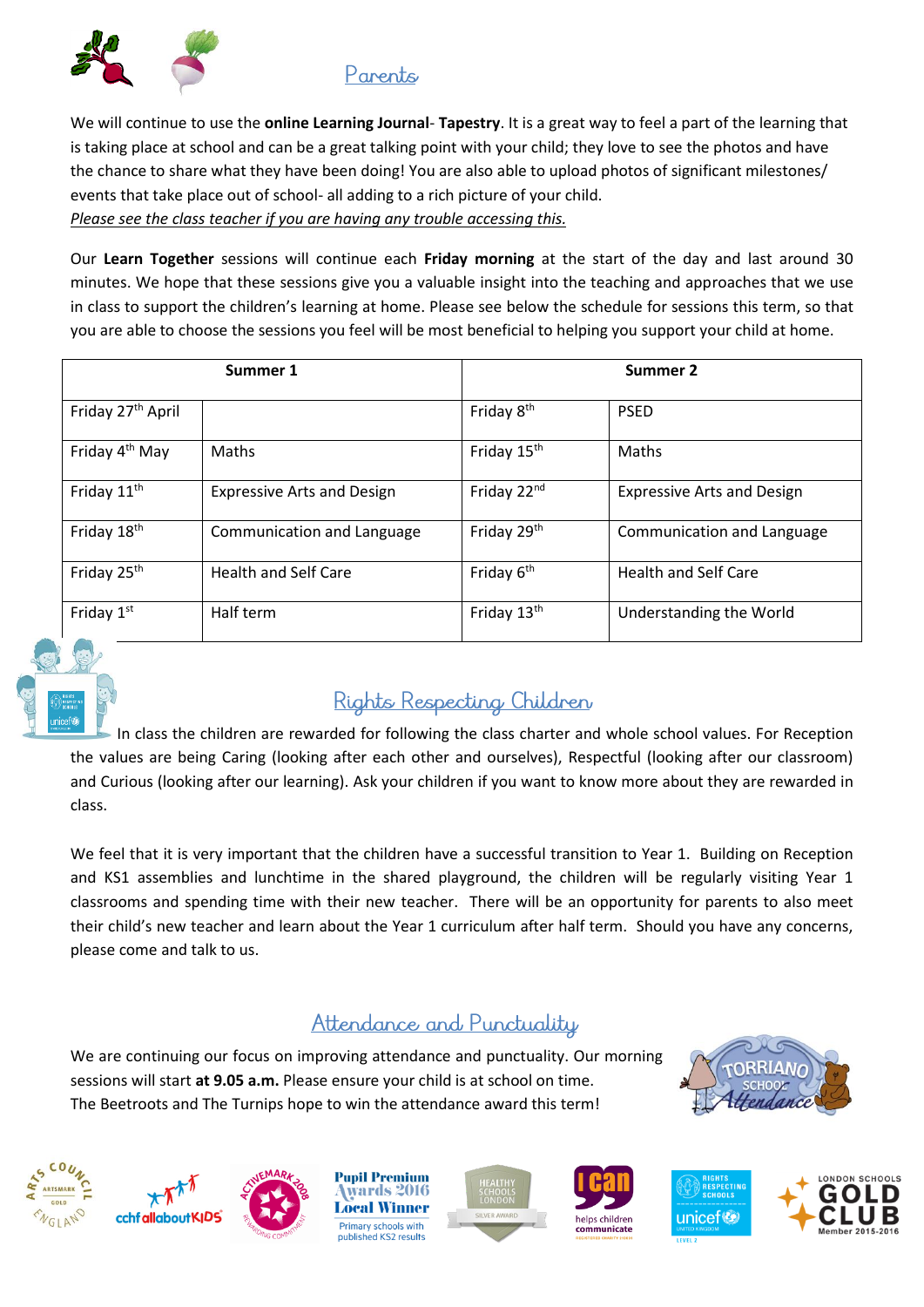## Reading at Home

Reading with your child each day is very important – it has a big impact on their progress and is enjoyable too! You can help your child to choose a book from the cloakroom and then when at home, make time to sit comfortably together to talk about the pictures and read the story. Your child will love this special time with you and it will help them with their talking as well as reading.

The children will continue to have **one to one reading with the teacher each week**, where **levelled reading books** will be sent home along with a book of their choice. Please leave comments in your child's monkey book whenever you share stories together.

Please remember to bring pact folders to school every day and leave them in your child's tray.

Only books and reading records should be kept in the PACT folder as these are kept and used every day in class, please send their PE kits in a separate bag. Letters will also be sent home in the PACT folder so please check your child's bag regularly. Newsletters are sent via email every Friday and will appear on the website.

**Phonics Bug Books**- these are the decodable readers that children are assigned each week. It is very important that these are returned so that all children can benefit from using them.

#### PF

PE will take place every **Friday afternoon**. Please ensure that your child has the appropriate kit in a PE bag; a white top with black/navy shorts, joggers or leggings and trainers. This term we will be preparing for Sports day and dancing with Sarah during our PE sessions.



We are looking forward to a very successful year. You can keep informed about our learning on the school website:

We have an open door policy for parents and carers and will be available to discuss any queries at the end of each school day.

Kinds regards,

Victoria Mott and Jim Grant